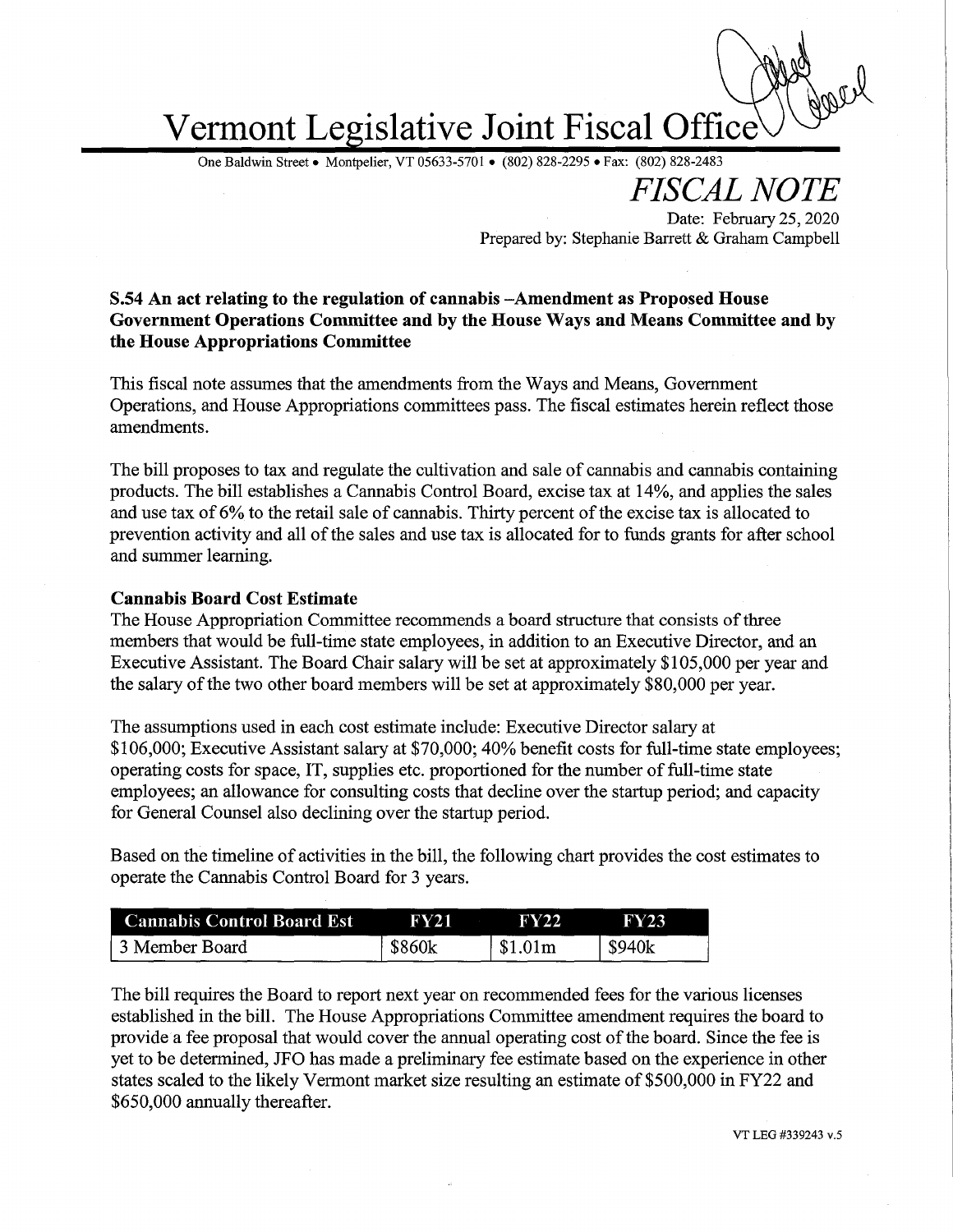Given these estimates, the Board's special fund could be in deficit up to \$1.7m by the end of FY23. To cover the appropriations by anticipating receipts in this special fund in FY21 and FY22, excise tax receipts are allocated contingently to offset any special fund deficit at the close of FY23. If fees are set at levels higher than this minimum and/or if actual fee collections are closer to the Colorado experience, then this offset allocation amount may be lower. The amount of FY22 excise tax revenue allocated to offset the deficit will impact the estimated revenue available for both prevention activities and other yet to be determined General Fund uses. In November 2023, the Auditor is asked to review and report on the structure of the Board after the startup period. The bill sunsets the Cannabis Board at the end of FY24 requiring the legislature to decide whether to change, extend or sunset the board during the 2024 session.

### Cannabis Excise Tax Estimate

The amendment to 5.54 proposes a 14% excise tax on the retail sales of cannabis products plus the 6% sales and use tax for a combined rate of 20%. The bill creates a new integrated license for existing medical dispensaries that would allow them to begin retail sales in February 2022. All other cannabis retailers could apply for specialized licenses and could begin retail in July of 2022.

| Table 1: S.54. W&M Amendment Excise Tax Revenue (14% Excise Tax)<br><b>Retail 14% Excise Tax Revenue (in Millions)</b> |     |        |       |       |        |  |
|------------------------------------------------------------------------------------------------------------------------|-----|--------|-------|-------|--------|--|
|                                                                                                                        |     |        |       |       |        |  |
| Low                                                                                                                    | \$0 | \$0.13 | \$3.0 | \$5.1 | \$6.4  |  |
| Mid                                                                                                                    | \$0 | \$0.18 | \$4.2 | \$7.1 | \$8.9  |  |
| <b>High</b>                                                                                                            | \$0 | \$0.25 | \$5.7 | \$9.7 | \$12.2 |  |

JFO estimates that the 14% excise tax will generate the following additional revenues:

The revenues from this excise tax are split 30% to Substance Misuse Prevention and 70% to the other General Fund uses, as shown in Tables 2 and 3.

| Table 2: S.54 W&M Amendment, Prevention Fund (30% of Excise Tax Revenue) |             |             |             |             |             |
|--------------------------------------------------------------------------|-------------|-------------|-------------|-------------|-------------|
|                                                                          | <b>FY21</b> | <b>FY22</b> | <b>FY23</b> | <b>FY24</b> | <b>FY25</b> |
| Low                                                                      | \$0         | \$0.04      | \$0.9       | \$1.5       | \$1.9       |
| Mid                                                                      | \$0         | \$0.05      | \$1.3       | \$2.1       | \$2.7       |
| High                                                                     | \$0         | \$0.07      | \$1.7       | \$2.9       | \$3.6       |

| Table 3: S.54 W&M Amendment, General Fund (70% of Excise Tax Revenue) |             |             |             |             |             |
|-----------------------------------------------------------------------|-------------|-------------|-------------|-------------|-------------|
|                                                                       | <b>FY21</b> | <b>FY22</b> | <b>FY23</b> | <b>FY24</b> | <b>FY25</b> |
| Low                                                                   | \$0         | \$0.09      | \$2.1       | \$3.6       | \$4.5       |
| Mid                                                                   | \$0         | \$0.13      | \$3.0       | \$5.0       | \$6.3       |
| High                                                                  | \$0         | \$0.17      | \$4.0       | \$6.8       | \$8.5       |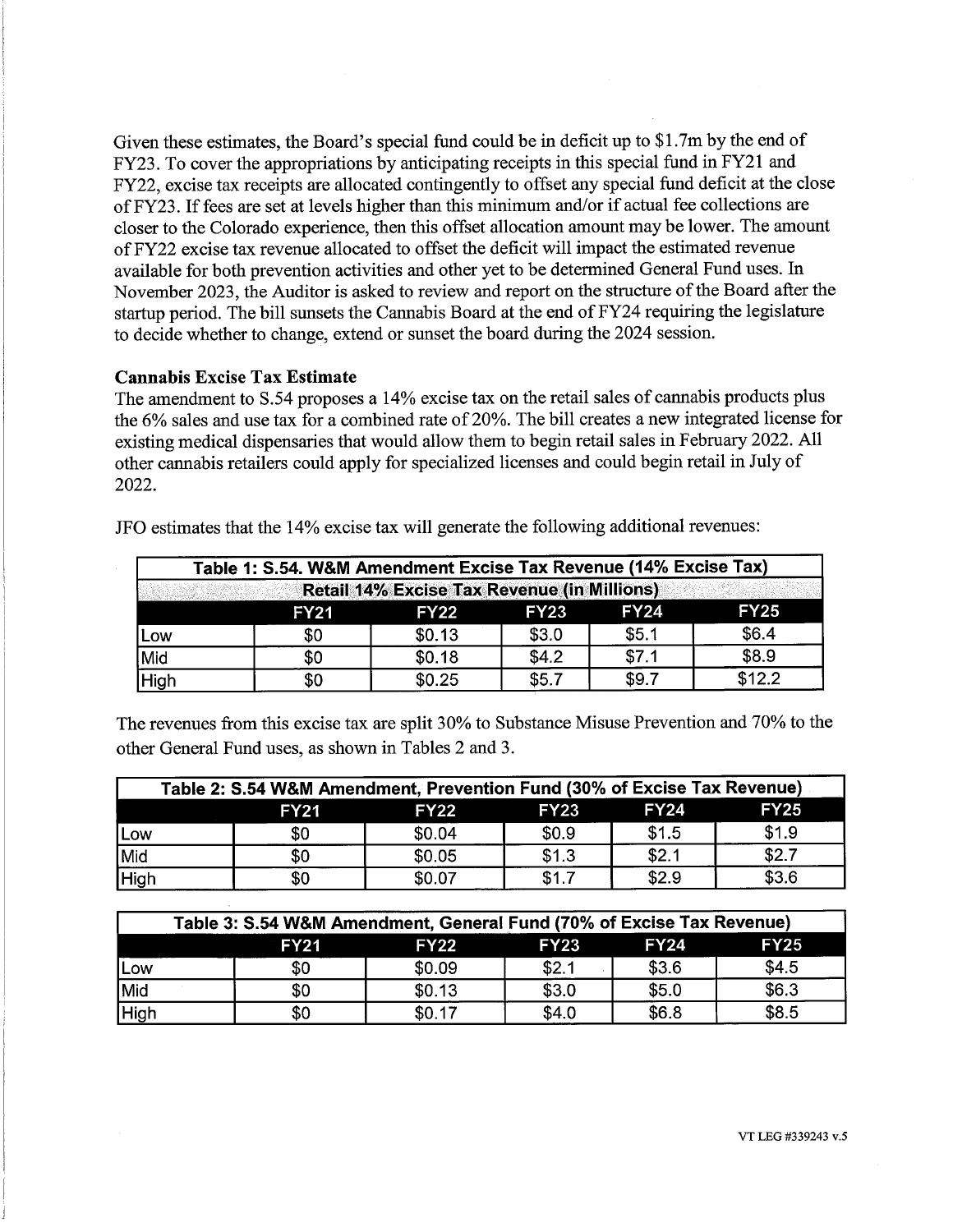Revenues from the 6% sales and use tax are shown in Table 4. All this new revenue would be dedicated to the Education Fund.

| Table 4: S.54 W&M Sales Tax Revenue (Education Fund)<br><b>Sales Tax Revenue (in Millions)</b> |     |        |       |       |       |
|------------------------------------------------------------------------------------------------|-----|--------|-------|-------|-------|
|                                                                                                |     |        |       |       |       |
| Low                                                                                            | \$0 | \$0.06 | \$1.3 | \$2.2 | \$2.7 |
| Mid                                                                                            | \$0 | \$0.08 | \$1.8 | \$3.1 | \$3.8 |
| High                                                                                           | \$0 | \$0.11 | \$2.5 | \$4.1 | \$5.2 |

Estimates of excise tax revenues originate from a model developed by the Department of Taxes and the Joint Fiscal Office. The methodology for this model was heavily influenced by models used by the state of Colorado prior to their legalization of recreational cannabis sales in 2014. Those models estimated their first-year revenues within  $1\%$  of actual receipts.<sup>1</sup> The estimates were also cross referenced with actual data on cannabis receipts from other states including Oregon, Washington, Colorado, Nevada, Massachusetts and California.

The methodologies in this model were also reviewed by both the Legislative and Administration economists.

These estimates are based on a variety of data sources, including:

- Estimates and forecasts of Vermont's population from the Legislative Economist and the U.S. Census Bureau
- Estimates of Vermont's medical marijuana user population, provided by the Public Service Department
- Estimates of the price of cannabis, provided by www.priceofweed.com, where users report prices. This source was used by the state of Colorado during their estimation cannabis revenues in 2012.
- The Agency of Commerce and Community Development's 2019 Tourism Benchmark  $Report<sup>2</sup>$
- The National Survey on Drug Use and Health, which surveys individuals on cannabis usage in the past month. $3$

2017BenchmarkStudvFullReport.pdf

<sup>&</sup>lt;sup>1</sup> Colorado's Legislative Council staff estimated \$67 million in revenue for FY2014-2015. See

https://newtax.files.wordpress.com/2014/02/revenue-estimate-for-aa-retail-marijuana-taxes fn.pdf

Actual Revenues for FY2014 were \$67.5 million. See: https://www.colorado.gov/pacific/revenue/coloradomarijuana-tax-data

<sup>&</sup>lt;sup>2</sup> https://accd.vermont.gov/sites/accdnew/files/documents/VDTM/BenchmarkStudy/VDTM-Research-

<sup>3</sup>https://pdas. samhsa. gov/saes/state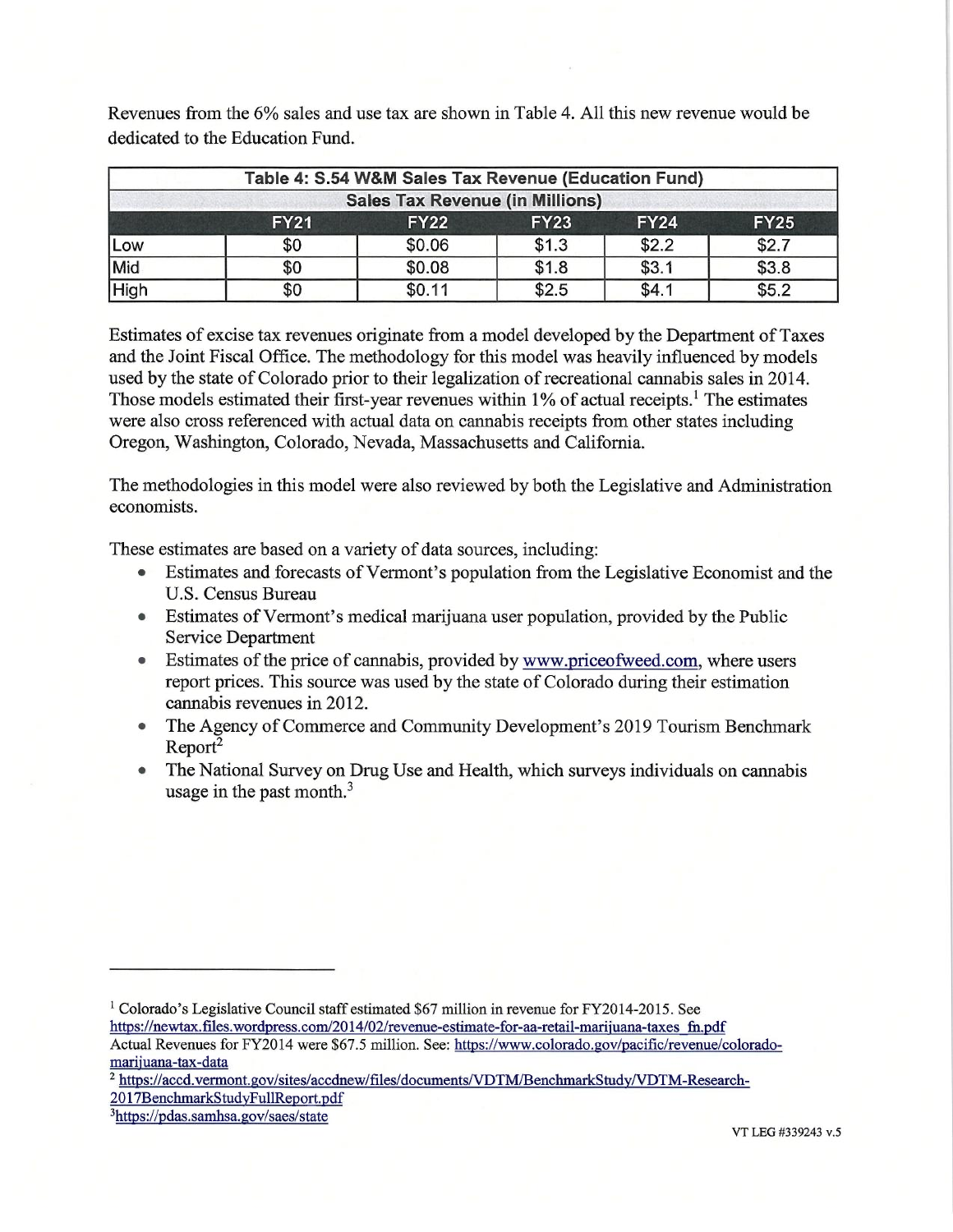- Information on marijuana consumption in Colorado,<sup>4</sup> Oregon,<sup>5</sup> and Washington<sup>6</sup>
- Data on actual revenue collections from Colorado, Washington, Oregon, Nevada, and Massachusetts.

This estimate makes the following assumptions (sources found in footnotes 4,5 and 6):

- Average cannabis consumption by residents will be between 5 and 6 ounces per year. This was informed by usage rates in both Colorado and Washington.
- Cannabis prices will fall precipitously upon legalization.
	- o Between 2014 and 2017, Colorado observed a 62 percent decline in average annual flower prices and a 48 percent decrease in concentrate prices.
	- o Upon legalization, Oregon saw the average price per ounce of cannabis decrease from roughly \$275 per ounce to \$180 per ounce over the first year of legalization.
- 40% of the cannabis market will remain in the black market. Other states' black markets vary significantly. Estimates have ranged from beyond 70% in California, to 34% in Colorado.<sup>7</sup>
- 10% of total marijuana users will home grow and rarely use retail stores. Oregon estimates their home grow rate at 8%.
- While the percentage of Vermonters reporting cannabis use is one of the highest in the country, JFO assumes that overall consumption rates will be modestly lower due to an older population.

JFO's estimates fall within the reasonable range of what other states have collected within their first 2 to 3 years of legalization. Figure 1 shows JFO's estimate range compared to other states, normalized to population and excise tax rates, based upon actual revenue collections. In other words, it shows what the other legal states would have collected in excise tax revenue if they had the same population as Vermont and the same 14% excise tax as being proposed in this bill.

<sup>7</sup> BDS Analytics.

<sup>4</sup> Marijuana Policy Group and University of Colorado Boulder Leeds School of Business, "Market Size and Demand for Marijuana in Colorado 2017 Market Update" (Aug. 2018), available online:

https://www. Colorado. gov/pacific/sites/default/files/MED%20Demand%20and%20Market%20%20 Studv%20%200 82018.pdf

<sup>5</sup> Oregon Legislative Revenue Office, Mazen Malik, "Legal Marijuana in Oregon Taxation and Revenue" (Oct. 11, 2018), NCSL Presentation. http://www.ncsl.org/Portals/1/Documents/fiscal/Mazen\_Malik.pdf

<sup>6</sup> Washington State Economic and Revenue Forecast Council. Steve Lerch. "Cannabis Forecasting in Washington State. NCSL Presentation. http://www.ncsl.org/Portals/1/Documents/fiscal/Steve\_Lerch.pdf